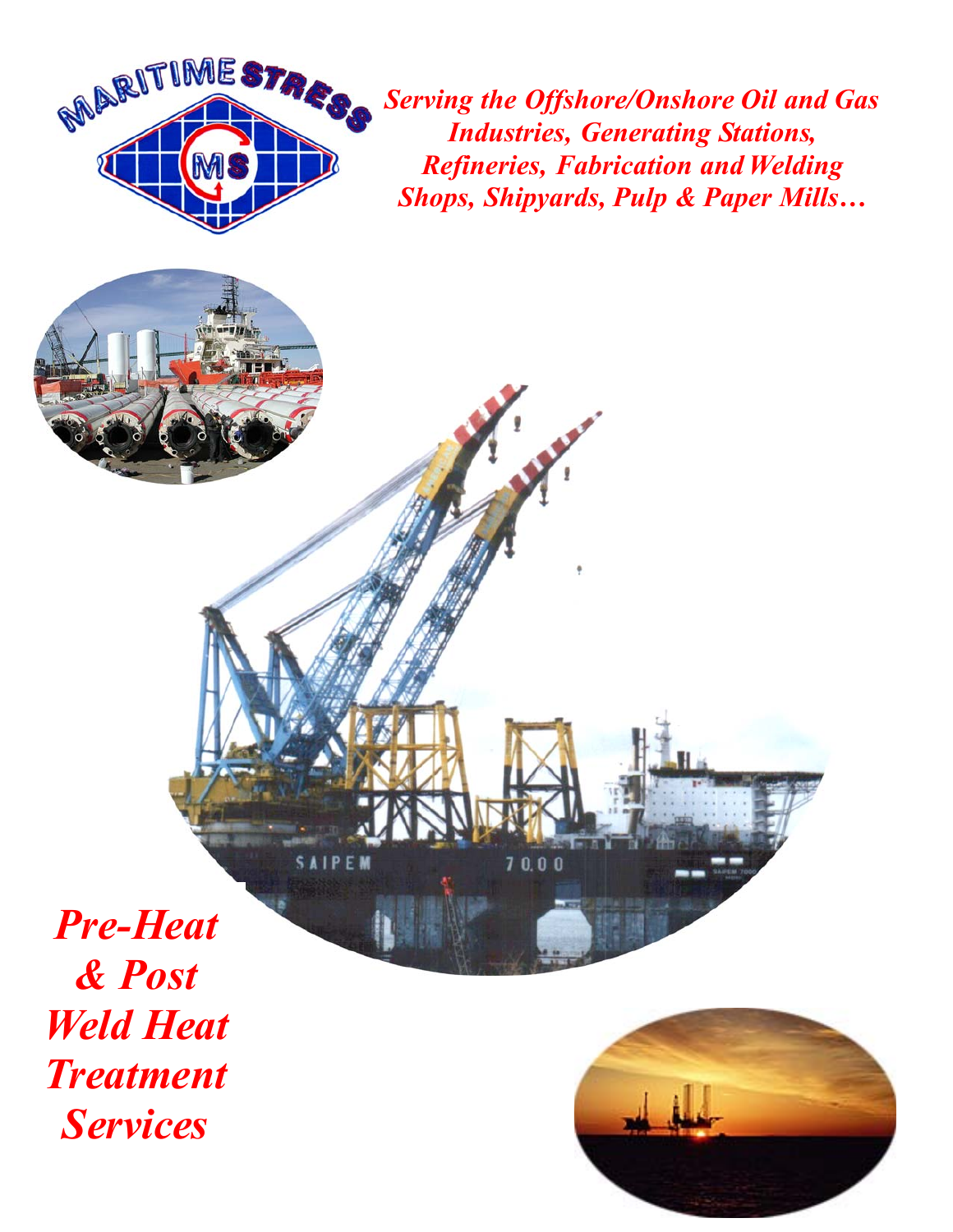Pre-heat and Post Weld Heat Treatment repairs on riser welds (up to 20" diameter) for the **West Navion (Smedvig)** project at Pier 9, Halifax, NS**.**



## **Temporary furnaces are one of our specialties**



**Maritime Stress erected a 35' x 35' x 45' Temporary furnace to stress relieve sections of 2 coke drums.** 

**The picture shown is 1 of the 8 sections of the coke drums.**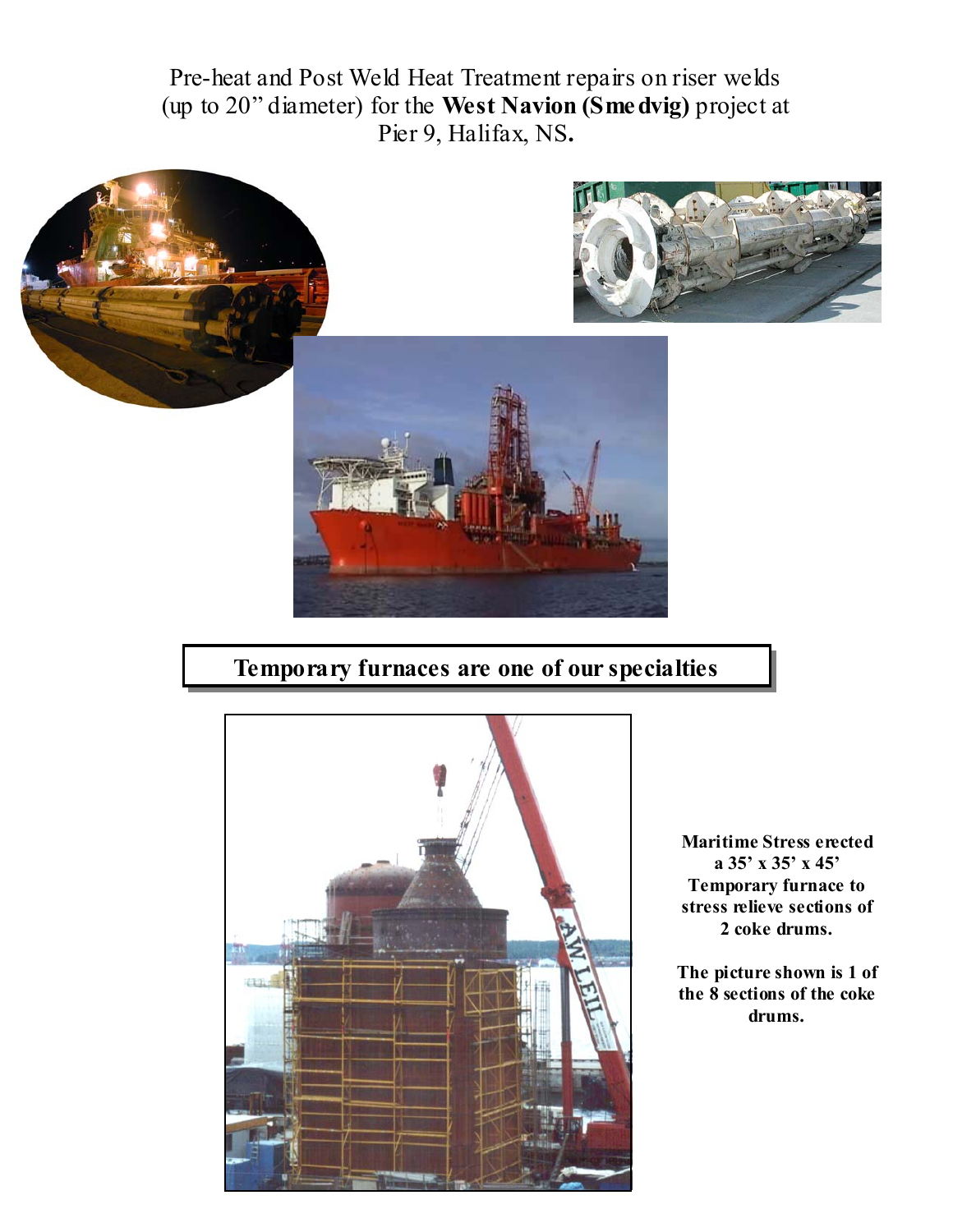**Over 240 headers pre-heated and post weld heat treated using electrical resistance method at customer's facility.**



**Post Weld Heat Treatment on slug catchers at the Goldboro Gas Plant.**



**30' Box beam wrapped and electrically preheated at customer's facility.** 





**Smaller furnaces to accommodate customers requirements.** 



**Two-acre** lot with shop, offices, and warehouse facilities located at 30 Estates Road (**Woodside Industrial Park**), adjacent to Woodside Ship Terminal.



**50'L x 15'W x 16H High Velocity Gas Furnace located at 30 Estates Road.** 

*"Saves time and costs for our customers"* 

## **Small vessel stress relieved in temporary furnace.**